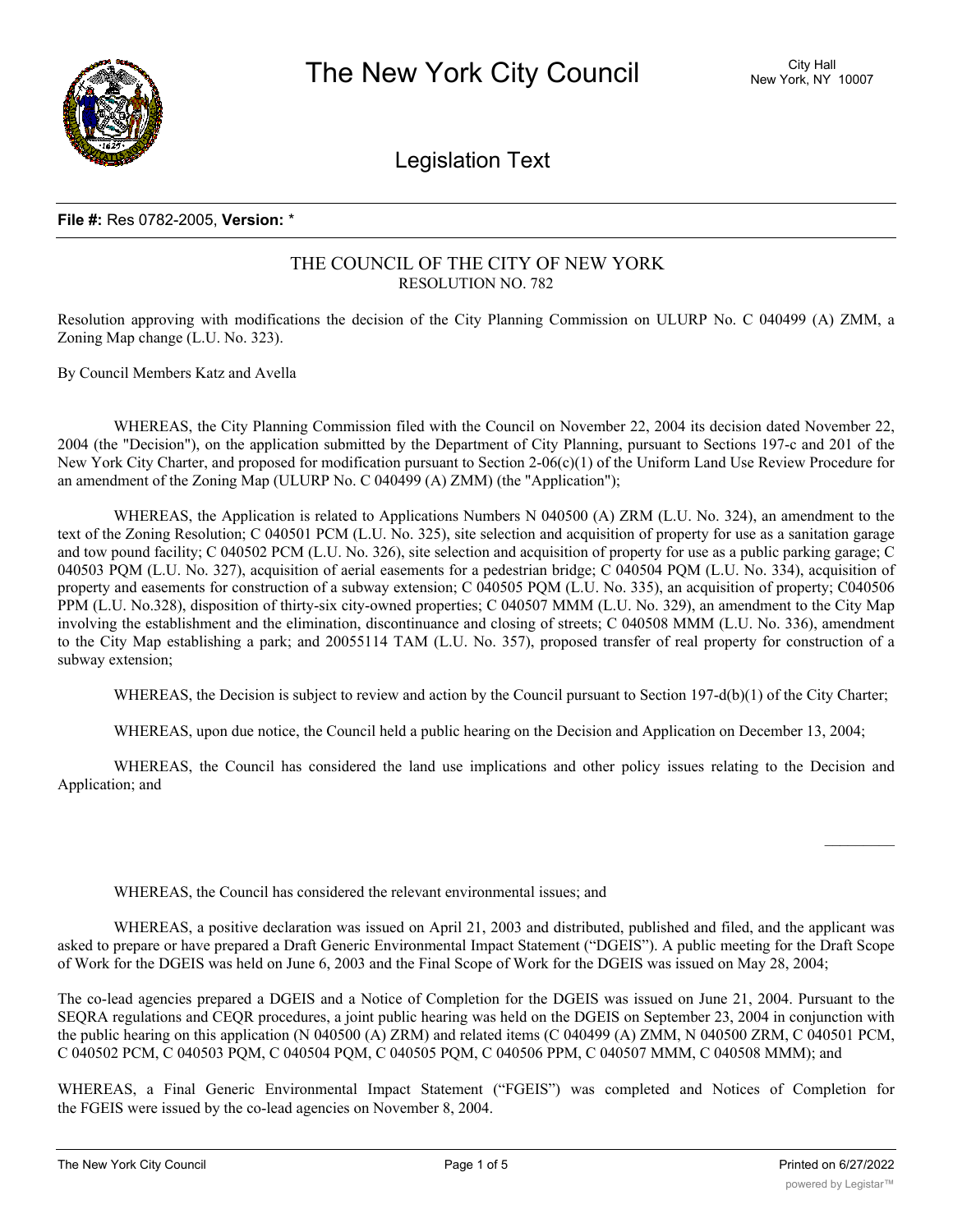## **File #:** Res 0782-2005, **Version:** \*

WHEREAS, the FGEIS identified significant adverse impacts and proposed mitigation measures that are summarized in the Co-Lead Agency Findings Statement set forth in Exhibit A to the Reports of the City Planning Commission approving said application and such summary is incorporated by reference herein; and

WHEREAS, modifications of the applications adopted by the City Planning Commission in the form of changes to ULURP Applications Nos. N 040500 (A) ZRM and C 040507 MMM were considered in a Technical Memorandum of the Co-Lead Agencies, dated November 17, 2004; and

WHEREAS, modifications of ULURP Applications Nos. C 040499 (A) ZMM and N 040500 (A) ZRM adopted by the City Council are considered in a Technical Memorandum of the Co-Lead Agencies, dated January 14, 2005;

Now, therefore be it

#### RESOLVED:

Having considered the FGEIS, with respect to the Application, the Council finds that:

- (1) The FGEIS meets the requirements of 6 N.Y.C.R.R. Part 617;
- (2) Consistent with the social, economic and other essential considerations, from among the reasonable alternatives thereto, the actions to be approved are ones which minimize or avoid adverse environmental impacts to the maximum extent practicable; and
- (2) The adverse environmental impacts revealed in the FGEIS will be minimized or avoided to the maximum extent practicable by incorporating as conditions to the approval those mitigative measures that were identified as practicable;
- (2) The Decision and the FGEIS and the Technical Memoranda described above constitute the written statement of facts, and of social, economic and other factors and standards that form the basis of the decision, pursuant to 6 N.Y.C.R.R. §617.11(d).

Pursuant to Sections 197-d and 200 of the City Charter and on the basis of the Decision and Application, the Council approves the Decision with modifications.

Matter in **bold double underline** is new, to be added by City Council; Matter in [brackets] to be deleted by City Council.

The Zoning Resolution of the City of New York, effective as of December 15, 1961, and as subsequently amended, is further amended by changing the Zoning Map, **Section Nos. 8b, 8c and 8d:**

- **1. eliminating a Special Jacob K. Javits Convention Center District (CC) bounded by** West 39th Street, the easterly boundary line of a railroad Right-Of-Way, a line 450 feet easterly of Eleventh Avenue, West Thirty-Fourth Street, and Eleventh Avenue;
- **2. eliminating a Special Garment Center District (GC) bounded by** West 40th Street, Eighth Avenue, West 39<sup>th</sup> Street, and a line 100 feet easterly of Ninth Avenue;
	- **3. changing from a C6-2M District to an** [R9A] **R8A District property bounded by** West 35th Street, a line 200 feet westerly of Ninth Avenue, a line midway between West Thirty-Fourth Street and West 35th Street, and a line 100 feet easterly of Tenth Avenue;
- **4. changing from an M1-5 District to an** [R9A] **R8A District property bounded by** West 40th Street, a line 200 feet westerly of Ninth Avenue, West 35<sup>th</sup> Street, and a line 100 feet easterly of Tenth Avenue;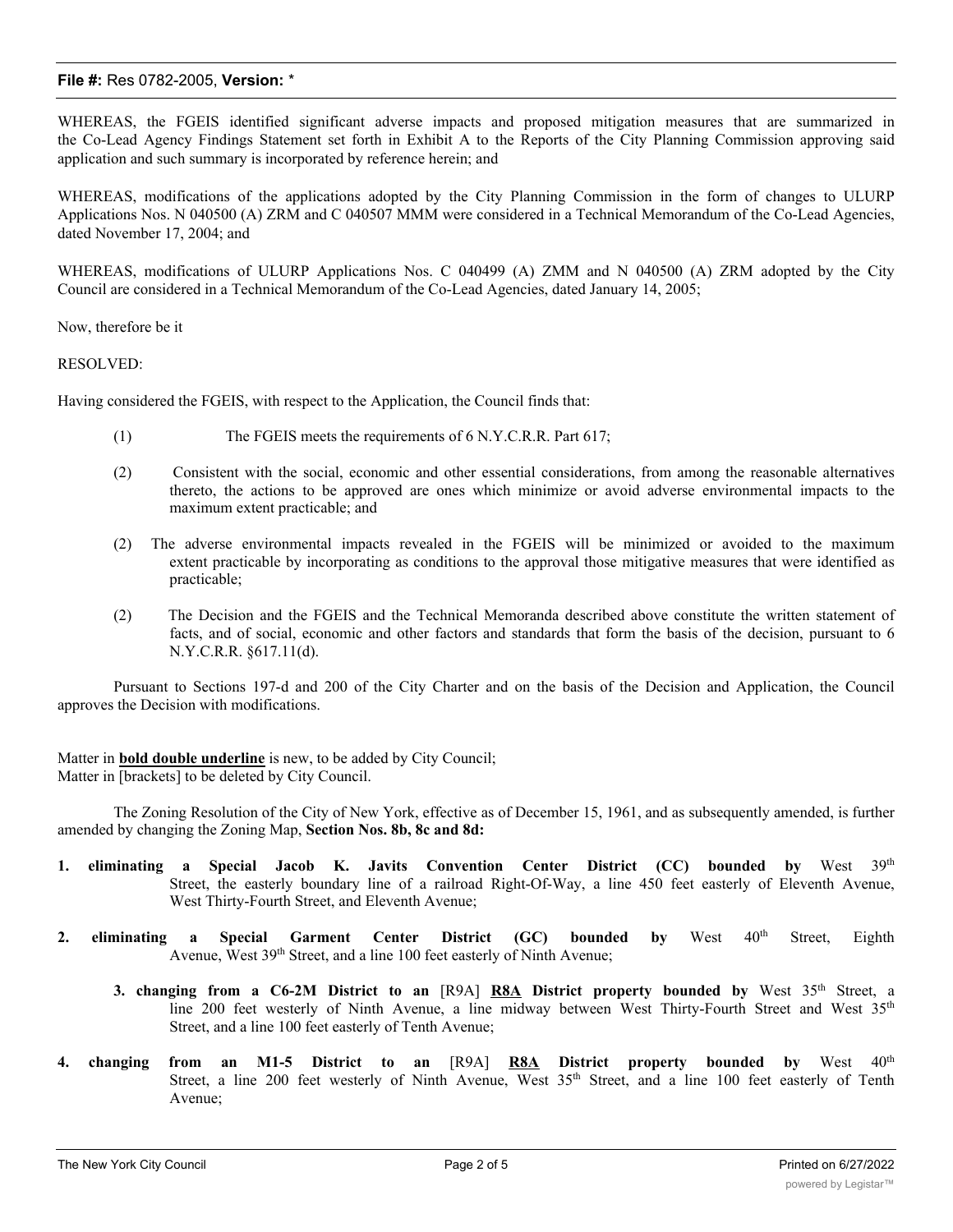- **5. changing from a C6-2A District to a C1-7A District property bounded by** West 37th Street, Ninth Avenue, West 35<sup>th</sup> Street, and a line 200 feet westerly of Ninth Avenue;
- **6. changing from a C6-3 District to a C1-7A District property bounded by** West 41st Street and its easterly centerline prolongation at Dyer Avenue, Ninth Avenue, a line midway between West 40<sup>th</sup> Street and West 41<sup>st</sup> Street, and a line 200 feet westerly of Ninth Avenue;
- **7. changing from a C6-3 District to a C2-8 District property bounded by** West 41st Street, a line 150 feet easterly of Tenth Avenue, a line midway between West 40<sup>th</sup> Street and West 41<sup>st</sup> Street, the northerly centerline prolongation of Hudson Boulevard East**\*\***, and the centerline of a Railroad Right-Of-Way;
- **8. changing from a C6-3 District to a C6-4 District property bounded by** the northerly centerline prolongation of Hudson Boulevard East<sup>\*\*</sup>, a line midway between West 40<sup>th</sup> Street and West 41<sup>st</sup> Street, and the centerline of a railroad Right-Of-Way,
- **9. changing from an M1-5 District to a C2-8 District property bounded by** a line midway between West 40<sup>th</sup> Street and West 41<sup>st</sup> Street, a line 150 feet easterly of Tenth Avenue, West 40<sup>th</sup> Street, a line 100 feet easterly of Tenth Avenue, West 35<sup>th</sup> Street, Tenth Avenue, West 36<sup>th</sup> Street, Hudson Boulevard East**\*\*,** West 38th Street, the easterly boundary line of a Park and its northerly and southerly prolongation, West 39<sup>th</sup> Street, and the northerly centerline prolongation of Hudson Boulevard East\*\*;
- **10. changing from an M1-5 District to a C6-3 District property bounded by** a line midway between West 40<sup>th</sup> Street and West 41<sup>st</sup> Street, a line 200 feet westerly of Ninth Avenue, West 40<sup>th</sup> Street, and a line 150 feet easterly of Tenth Avenue;
	- **11. changing from a C6-2 District to a C6-3X District property bounded by** West 31st Street, a line 100 feet westerly of Eighth Avenue, a line midway between West 30<sup>th</sup> Street and West 31<sup>st</sup> Street, and Ninth Avenue;
	- **12. changing from a C6-2 District to a C6-4 District property bounded by:**
	- **a.** West 38th Street, Hudson Boulevard West**\*\***, and a line 300 feet easterly of Eleventh Avenue;
	- **b.** West 36<sup>th</sup> Street, a line 250 feet easterly of Eleventh Avenue, West 35<sup>th</sup> Street, and Eleventh Avenue; and
	- **c.** West  $33^{rd}$  Street, a line  $250$  feet westerly of Seventh Avenue ( $7^{th}$  Avenue-Fashion Avenue), West 31<sup>st</sup> Street, and Ninth Avenue;
- **13. changing from a C6-2M District to a C6-4 District property bounded by** West 35th Street, a line 100 feet easterly of Tenth Avenue, a line midway between West Thirty-Fourth Street and West 35<sup>th</sup> Street, a line 200 feet westerly of Ninth Avenue, West 35<sup>th</sup> Street, a line 100 feet easterly of Ninth Avenue, West 33<sup>rd</sup> Street, and Tenth Avenue;

#### **14. changing from an M1-5 District to a C6-4 District property bounded by:**

- **a.** West 41<sup>st</sup> Street, the centerline of a railroad Right-Of-Way, a line midway between West 40<sup>th</sup> Street and West 41<sup>st</sup> Street, the northerly centerline prolongation of Hudson Boulevard East\*\*, West 39<sup>th</sup> Street, the westerly boundary line of a Park and its northerly and southerly prolongations, West  $38<sup>th</sup>$  Street, a line 300 feet easterly of Eleventh Avenue, West  $37<sup>th</sup>$ Street, and Eleventh Avenue;
	- **b.** West 40<sup>th</sup> Street, a line 150 feet westerly of Eighth Avenue, West 39<sup>th</sup> Street, and a line 100 feet easterly of Ninth Avenue;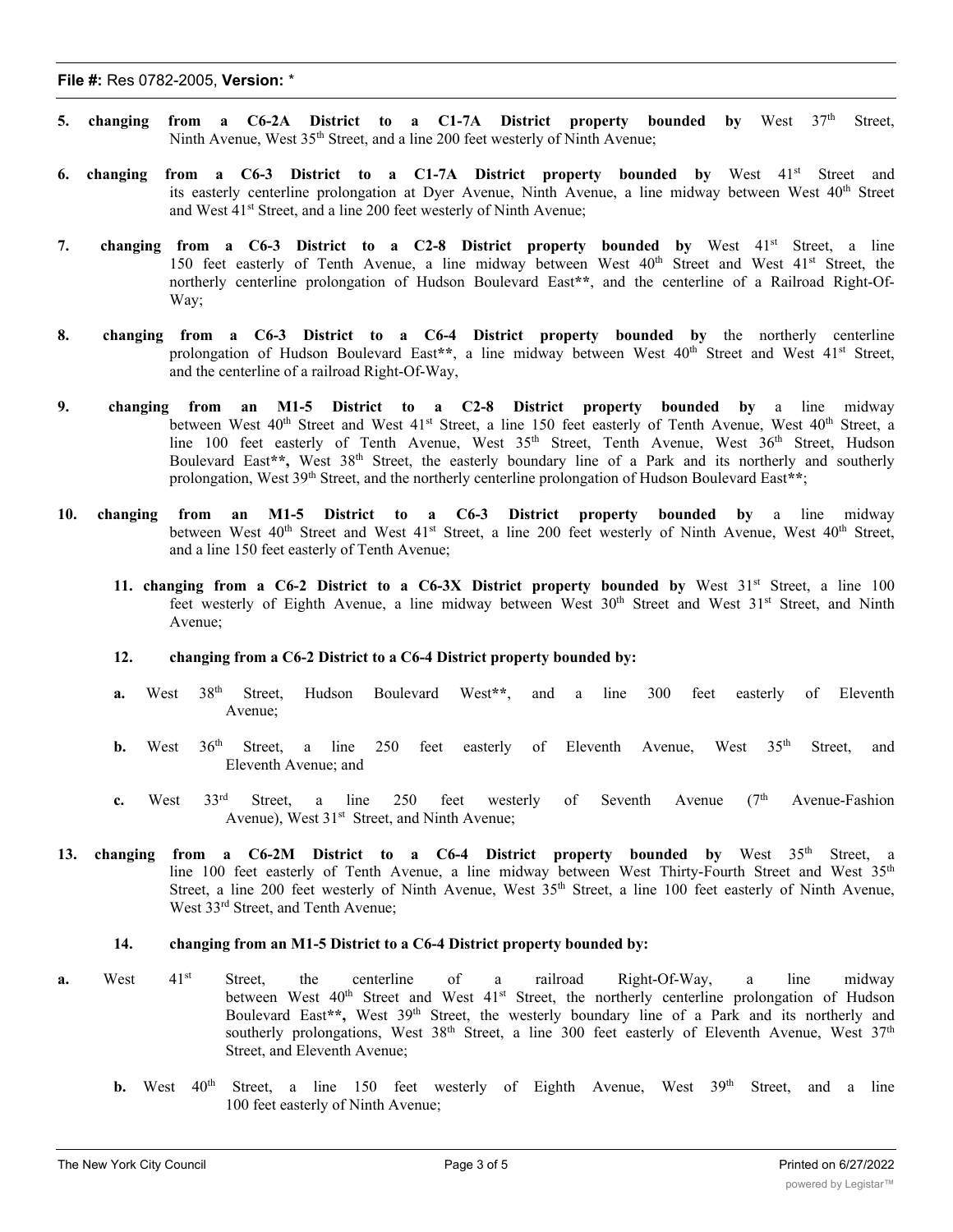- **c.** West 36th Street, Hudson Boulevard West**\*\*,** West 35th Street, and a line 250 feet easterly of Eleventh Avenue; and
	- d. West 36<sup>th</sup> Street, Tenth Avenue, West 31<sup>st</sup> Street, Ninth Avenue, West 30<sup>th</sup> Street, Eleventh Avenue, West Thirty-Fourth Street, the westerly boundary line of a Park and its northerly and southerly prolongations, West 33<sup>rd</sup> Street, and Hudson Boulevard East\*\*;

## **15. changing from an M1-6 District to a C6-4 District property bounded by:**

- **a.** West 40<sup>th</sup> Street, Eighth Avenue, West 39<sup>th</sup> Street, and a line 150 feet westerly of Eighth Avenue; and
	- **b.** West 33<sup>rd</sup> Street, Ninth Avenue, West 31<sup>st</sup> Street, and Tenth Avenue;
- **16. changing from an M2-3 District to a C6-4 District property bounded by** West 43rd Street, Eleventh Avenue, a line midway between West Forty-Second Street and West 43rd Street, and a line 450 feet westerly of Eleventh Avenue;
- **17. changing from an M1-5 District to a C6-4M District property bounded by** West 39th Street, a line 150 feet westerly of Eighth Avenue, West 35<sup>th</sup> Street, and a line 100 feet easterly of Ninth Avenue;
- **18. changing from an M1-6 District to a C6-4M District property bounded by** West 39th Street, a line 100 feet westerly of Eighth Avenue, West 35<sup>th</sup> Street, and a line 150 feet westerly of Eighth Avenue;
- **19. changing from a C6-2 District to a C6-6 District property bounded by** West 33rd Street, a line 100 feet westerly of Seventh Avenue (7th Avenue-Fashion Avenue), West 31st Street, and a line 250 feet westerly of Seventh Avenue ( $7<sup>th</sup>$  Avenue-Fashion Avenue);
- **20. changing from a C6-4 District to a C6-6 District property bounded by** West 33rd Street, Seventh Avenue (7<sup>th</sup> Avenue-Fashion Avenue), West 31<sup>st</sup> Street, and a line 100 feet westerly of Seventh Avenue (7<sup>th</sup> Avenue-Fashion Avenue);
- **21. establishing a C2-5 District within a proposed** [R9A] **R8A District bounded by** West 40th Street, a line 200 feet westerly of Ninth Avenue, a line midway between West Thirty-Fourth Street and West 35<sup>th</sup> Street, and a line 100 feet easterly of Tenth Avenue;
	- **22. establishing a Special Midtown District (MiD) bounded by** West 33rd Street, a line 100 feet westerly of Seventh Avenue ( $7<sup>th</sup>$  Avenue-Fashion Avenue), West  $31<sup>st</sup>$  Street, and a line 250 feet westerly of Seventh Avenue  $(7<sup>th</sup>$  Avenue-Fashion Avenue); and
- **23. establishing a Special Hudson Yards District (HY) bounded by** West 41st Street and its easterly centerline prolongation at Dyer Avenue, Ninth Avenue, West 40<sup>th</sup> Street, Eighth Avenue, West 39 th Street, a line 100 feet easterly of Ninth Avenue, West 35<sup>th</sup> Street, Eighth Avenue, West 33<sup>rd</sup> Street, a line 250 feet westerly of Seventh Avenue (7<sup>th</sup> Avenue-Fashion Avenue), West 31<sup>st</sup> Street, Ninth Avenue, West 30<sup>th</sup> Street, and Eleventh Avenue;

partially within the Special Midtown District (MiD), partially within the Special Garment Center District (GC), partially within the Special Clinton District (CL), Community Districts 4 and 5, Borough of Manhattan, as shown on a diagram (for illustrative purposes only) dated August 30, 2004, and subject to the conditions of CEQR Declaration E-137.

**\*\*** Note: Hudson Boulevard East and Hudson Boulevard West are proposed to be mapped under a related application (C 040507 MMM) for a change in the City Map.

Adopted.